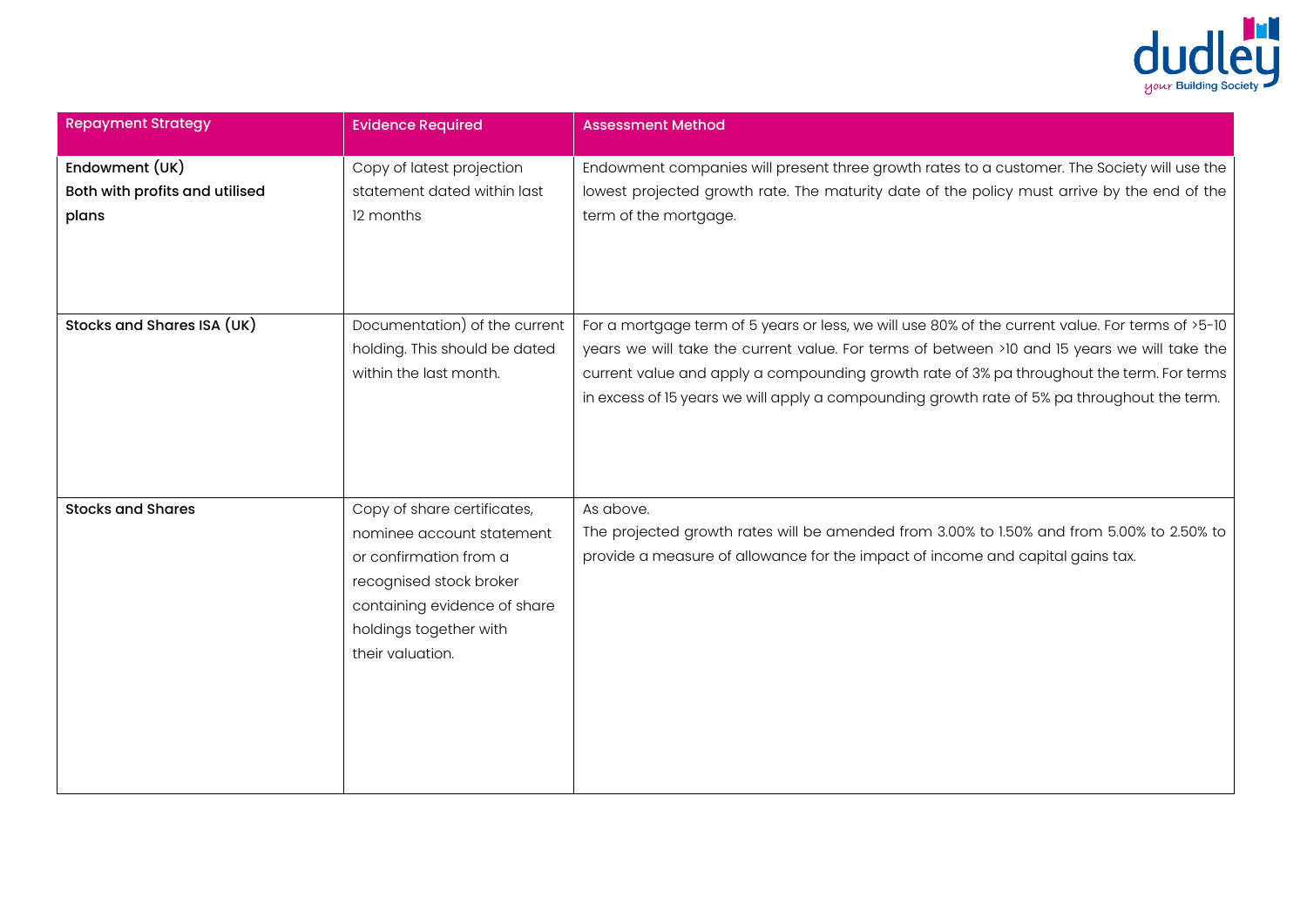

| <b>Repayment Strategy</b>   | <b>Evidence Required</b>                                               | <b>Assessment Method</b>                                                                                                                                                                                                                                                                                                                                                                                                                                                                                                                                                                                                                                                                                                                                                                                                                                                                                                                               |
|-----------------------------|------------------------------------------------------------------------|--------------------------------------------------------------------------------------------------------------------------------------------------------------------------------------------------------------------------------------------------------------------------------------------------------------------------------------------------------------------------------------------------------------------------------------------------------------------------------------------------------------------------------------------------------------------------------------------------------------------------------------------------------------------------------------------------------------------------------------------------------------------------------------------------------------------------------------------------------------------------------------------------------------------------------------------------------|
| Pension (UK)                | Copy of latest projection<br>statement dated within last<br>12 months. | For the purposes of repaying the capital outstanding on an interest only mortgage, a<br>maximum of 25% of the current / projected fund value. The fund value is to be ascertained<br>using the same formulae as set out for stocks and shares ISAs above.<br>Where the mortgage runs into retirement and pension income is needed to support the<br>payment of the mortgage on a monthly basis, we will not accept pension lump sums as a<br>means of repayment of the mortgage.                                                                                                                                                                                                                                                                                                                                                                                                                                                                       |
| Sale of main residence (UK) | The mortgage valuation<br>report.                                      | A borrower can repay their mortgage by selling their home and moving to a lower value home<br>(downsizing). The downsizing must be plausible. In all instances where sale of property is part<br>of all of the repayment strategy, we will assess whether this is plausible for the borrower(s)<br>known needs and circumstances and this will include obtaining a minimum of two<br>comparables of properties currently being marketed on Rightmove or Zoopla, to be located<br>within a 3 mile radius of the mortgaged property, or in the area that the borrowers have<br>declared to be where they will downsize to.<br>Where the youngest borrower will be aged 65 or older at the end of the mortgage term, we<br>will also allow for the potential that up to 25% of the property bought to replace the mortgaged<br>property can be raised from a lifetime mortgage.<br>Please note that the maximum income multiple permitted is 4.5x income. |